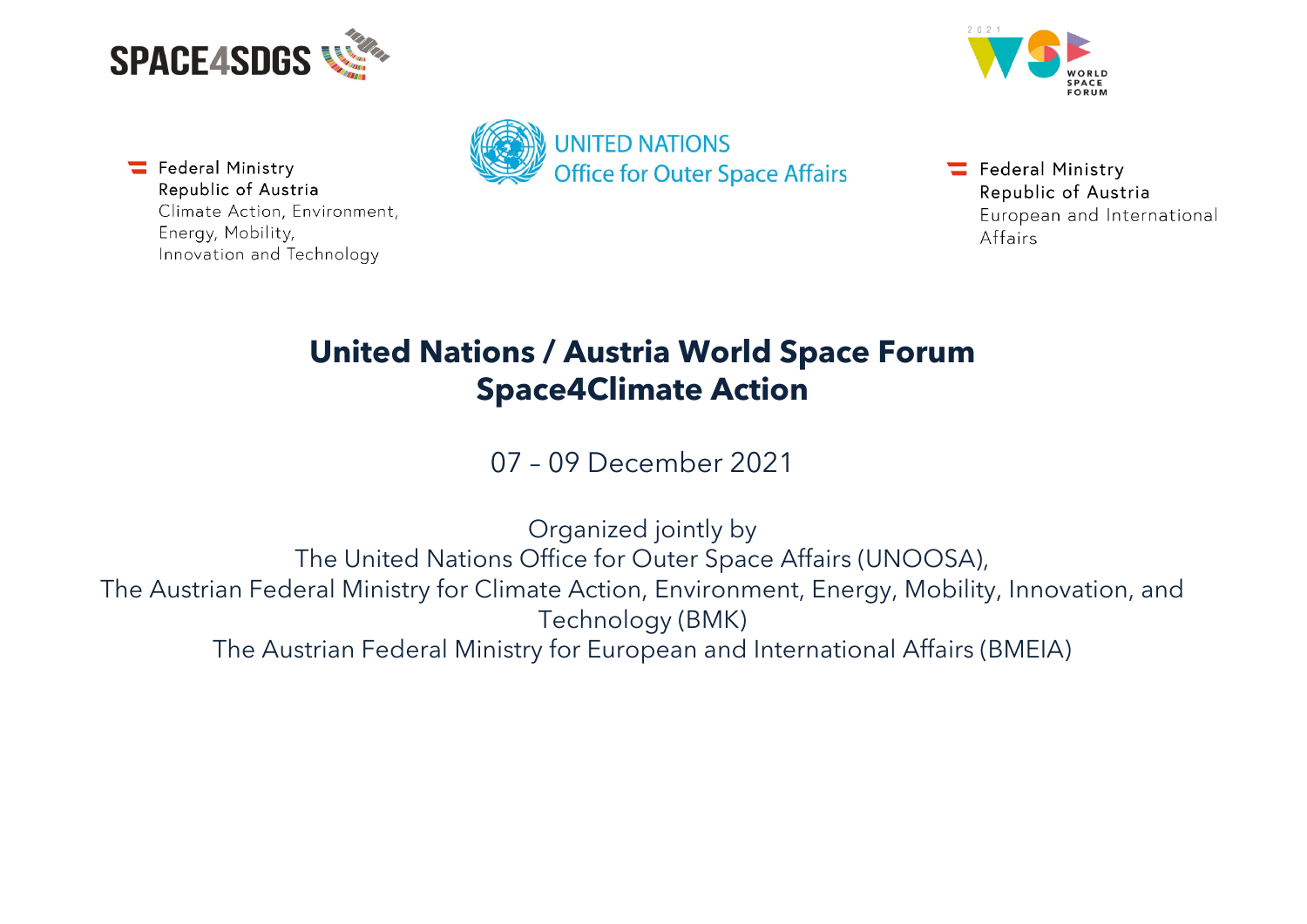



## Times are all Central European Time (CET) [\(https://time.is/de/CET\)](https://time.is/de/CET)

|                                                                                                                                                       | DAY <sub>1</sub><br>07.12.2021                                                                                                           |  |  |
|-------------------------------------------------------------------------------------------------------------------------------------------------------|------------------------------------------------------------------------------------------------------------------------------------------|--|--|
|                                                                                                                                                       | <b>Morning</b>                                                                                                                           |  |  |
| $10:00 -$<br>10:05                                                                                                                                    | Moderator and housekeeping remarks<br><b>Mr. Markus Woltran</b><br>Programme Officer<br>United Nations Office for Outer Space Affairs    |  |  |
|                                                                                                                                                       | <b>Opening</b><br><b>Space4Climate Action in the Decade of Action</b>                                                                    |  |  |
| $10:05 -$<br>11:00                                                                                                                                    | <b>Ms. Leonore Gewessler</b><br>Federal Minister for Climate Action, Environment, Energy, Mobility, Innovation and Technology<br>Austria |  |  |
|                                                                                                                                                       | Mr. George Freeman (Video message)<br>Minister for Science, Research and Innovation<br>United Kingdom                                    |  |  |
|                                                                                                                                                       | <b>Ms. Simonetta Di Pippo</b><br>Director<br>United Nations Office for Outer Space Affairs                                               |  |  |
|                                                                                                                                                       | Mr. Matthias Petschke (Video message) message)<br>Director                                                                               |  |  |
| Directorate-General for Defense, Industry and Space<br><b>European Commission</b><br><b>Ms. Nicole Stott</b> (Video message)<br>Former NASA Astronaut |                                                                                                                                          |  |  |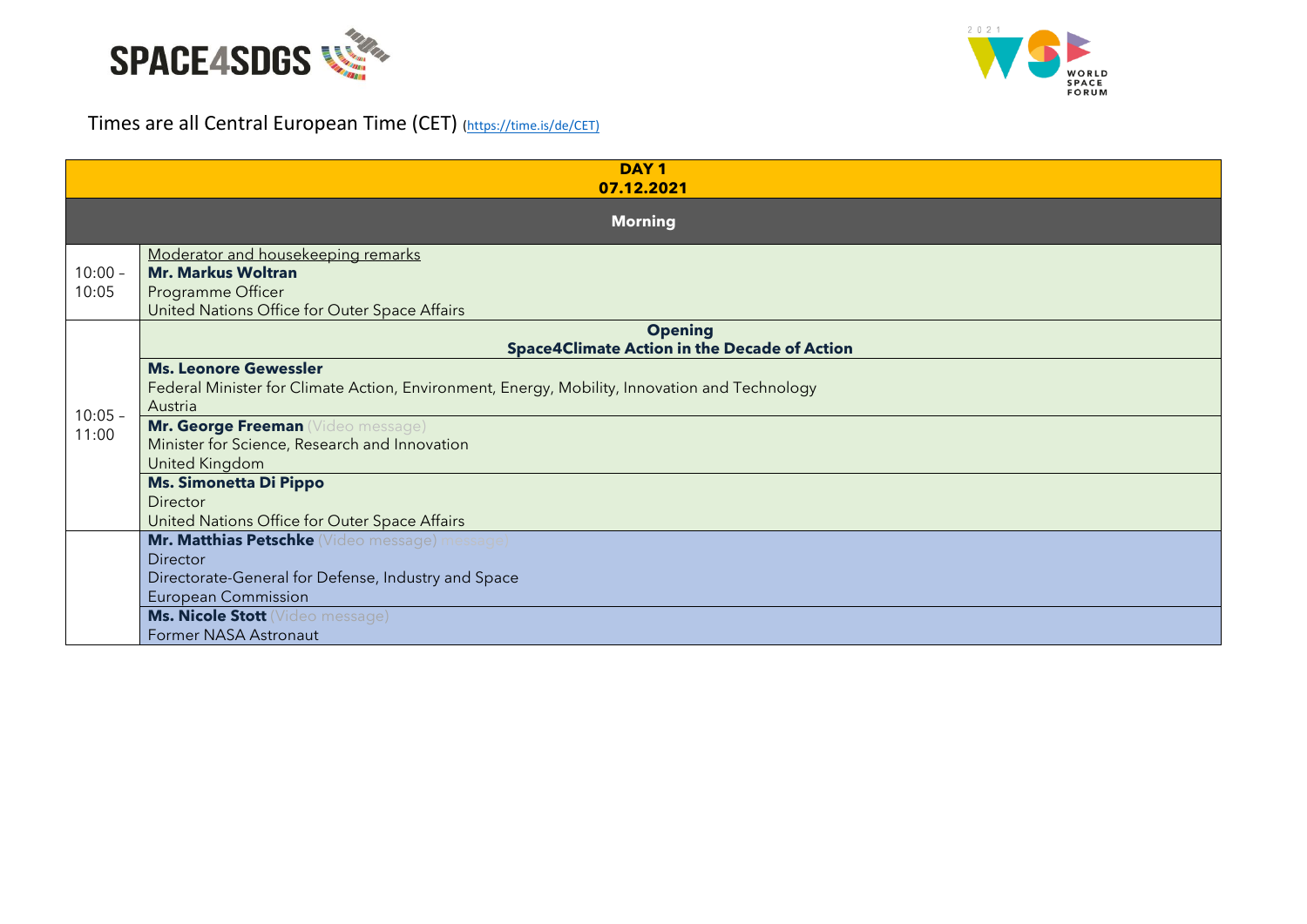



## **Unified approach to address Climate Change: Key Role of Space Agencies**

According to the UN General-Secretary, "climate crisis is a multilateral challenge and solving it requires coordination and cooperation on a scale we have never seen before". This panel discussion will highlight the important role of space assets and their contribution to the mitigation of climate change. This panel will also explore how to further strengthen cooperation among space agencies and how they can support UNOOSA in future activities to achieve Sustainable Development Goal 13 on Climate Action.

|                                 | Moderator                                              |  |
|---------------------------------|--------------------------------------------------------|--|
|                                 | <b>Ms. Simonetta Di Pippo</b>                          |  |
|                                 | Director                                               |  |
|                                 | United Nations Office for Outer Space Affairs          |  |
|                                 | <b>Mr. Josef Aschbacher</b>                            |  |
|                                 | <b>Director General</b>                                |  |
|                                 | <b>European Space Agency (ESA)</b>                     |  |
|                                 | <b>Mr. Hiroshi Yamakawa</b>                            |  |
| $11:00 -$                       | President                                              |  |
| 12:00                           | Japan Aerospace Exploration Agency (JAXA)              |  |
| Mr. Bill Nelson (Video message) |                                                        |  |
|                                 | <b>NASA Administrator</b>                              |  |
|                                 |                                                        |  |
|                                 | <b>Ms. Karen M. St. Germain</b>                        |  |
|                                 | <b>Director</b>                                        |  |
|                                 | <b>Earth Science Division</b>                          |  |
|                                 | <b>NASA</b>                                            |  |
|                                 | <b>Mr. Francis Chizea</b>                              |  |
|                                 | <b>Director General</b>                                |  |
|                                 | Nigeria National Space Research and Development Agency |  |
|                                 | <b>Ms. Gay Jane Perez</b>                              |  |
|                                 | <b>Deputy Director General</b>                         |  |
|                                 | <b>Philippine Space Agency</b>                         |  |
|                                 | <b>Ms. Beth Greenaway</b>                              |  |
|                                 | Head of Earth Observations and Climate                 |  |
|                                 | <b>UK Space Agency</b>                                 |  |
| <b>Break</b>                    |                                                        |  |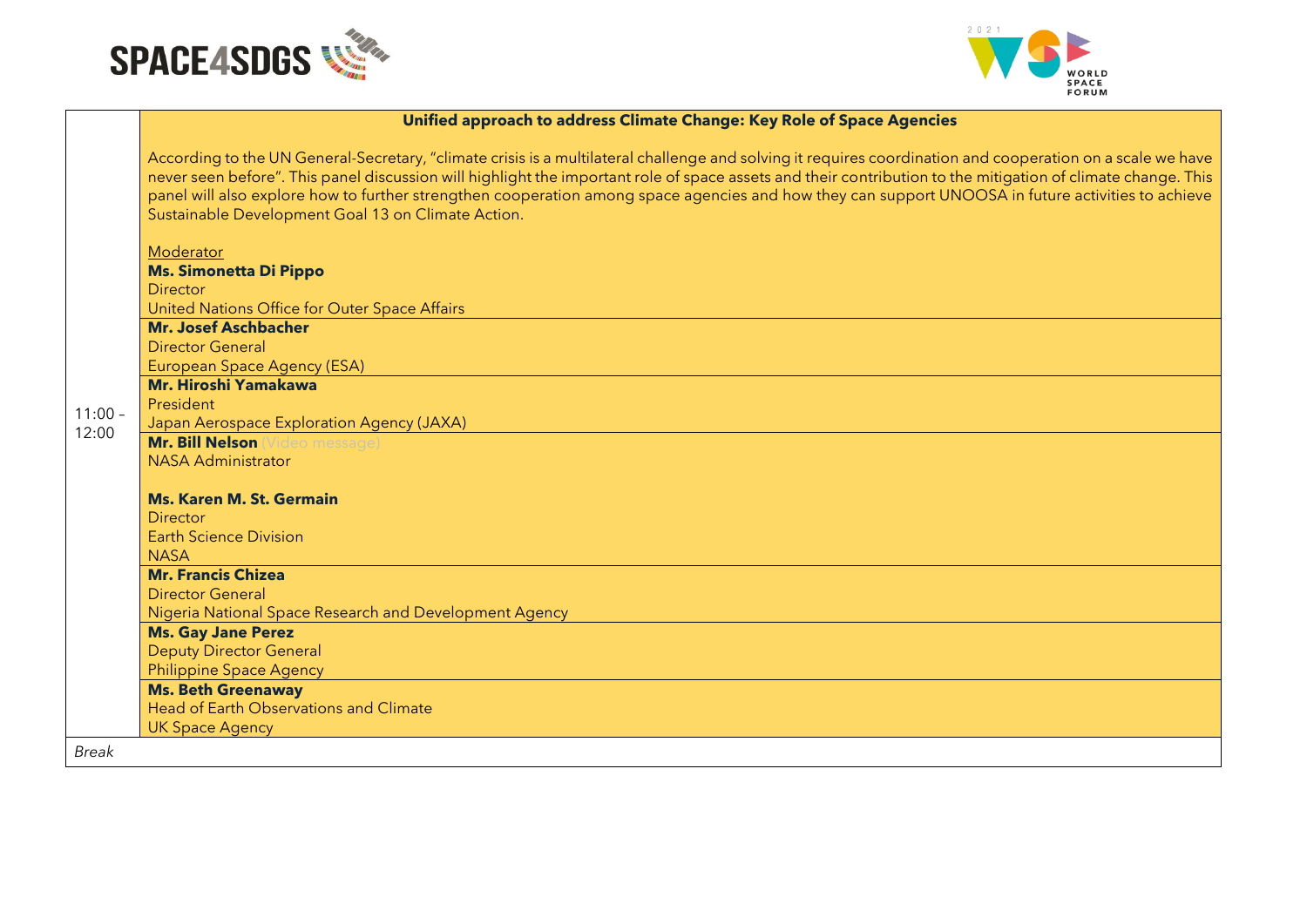



|                    | <b>Afternoon</b>                                                                                                                                                                                                                                                                                                                                                                                                                                                                                                                       |                                                                                                                                                                                                                                                                                                                                                                             |                                                                                         |  |
|--------------------|----------------------------------------------------------------------------------------------------------------------------------------------------------------------------------------------------------------------------------------------------------------------------------------------------------------------------------------------------------------------------------------------------------------------------------------------------------------------------------------------------------------------------------------|-----------------------------------------------------------------------------------------------------------------------------------------------------------------------------------------------------------------------------------------------------------------------------------------------------------------------------------------------------------------------------|-----------------------------------------------------------------------------------------|--|
|                    | <b>Session One</b><br><b>Partnership, Coordination and Cooperation</b>                                                                                                                                                                                                                                                                                                                                                                                                                                                                 |                                                                                                                                                                                                                                                                                                                                                                             |                                                                                         |  |
| $14:00 -$<br>15:30 | International cooperation and partnerships are essential to provide access to space technologies, space data and data processing to all countries. In<br>the space sector, there are already a comprehensive number of multilateral cooperation projects and initiatives ongoing.<br>This session will demonstrate well-established examples of international partnerships and cooperation initiatives leveraging the benefits of space<br>technologies for climate action, which could lead by example for building further projects. |                                                                                                                                                                                                                                                                                                                                                                             |                                                                                         |  |
|                    | Moderator<br><b>Ms. Margit Mischkulnig</b><br>Head of Department<br><b>Space Affairs</b>                                                                                                                                                                                                                                                                                                                                                                                                                                               |                                                                                                                                                                                                                                                                                                                                                                             |                                                                                         |  |
|                    | <b>Ms. Sara Venturini</b><br>Climate Coordinator<br>Group on Earth Observations                                                                                                                                                                                                                                                                                                                                                                                                                                                        |                                                                                                                                                                                                                                                                                                                                                                             | Value of collaboration on Earth observation for climate action                          |  |
|                    | Ms. Barbara Ryan<br><b>Executive Director</b><br>World Geospatial Industry Council                                                                                                                                                                                                                                                                                                                                                                                                                                                     |                                                                                                                                                                                                                                                                                                                                                                             |                                                                                         |  |
|                    | Mr. Albrecht von Bargen<br>Chair Joint CEOS/CGMS Working Group on Climate<br>German Space Agency at DLR                                                                                                                                                                                                                                                                                                                                                                                                                                |                                                                                                                                                                                                                                                                                                                                                                             | Space-based observations supporting the systematic observation of the<br>climate system |  |
|                    | <b>Mr. Michael Staudinger</b><br>ZAMG - Zentralanstalt für Meteorologie und Geodynamik<br>Permanent Representative of Austria with WMO                                                                                                                                                                                                                                                                                                                                                                                                 |                                                                                                                                                                                                                                                                                                                                                                             | What do countries need from satellites?                                                 |  |
| $15:30 -$<br>17:00 | <b>Matchmaking</b><br><b>Session I</b>                                                                                                                                                                                                                                                                                                                                                                                                                                                                                                 | This session offers a unique opportunity for international networking and matchmaking. In this session, you can meet colleagues<br>in virtual face-to-face meeting and exchange views and ideas. The aim is to network and find new partners for a possible further<br>cooperation.<br>Participants will have the opportunity to use this tool four times during the event. |                                                                                         |  |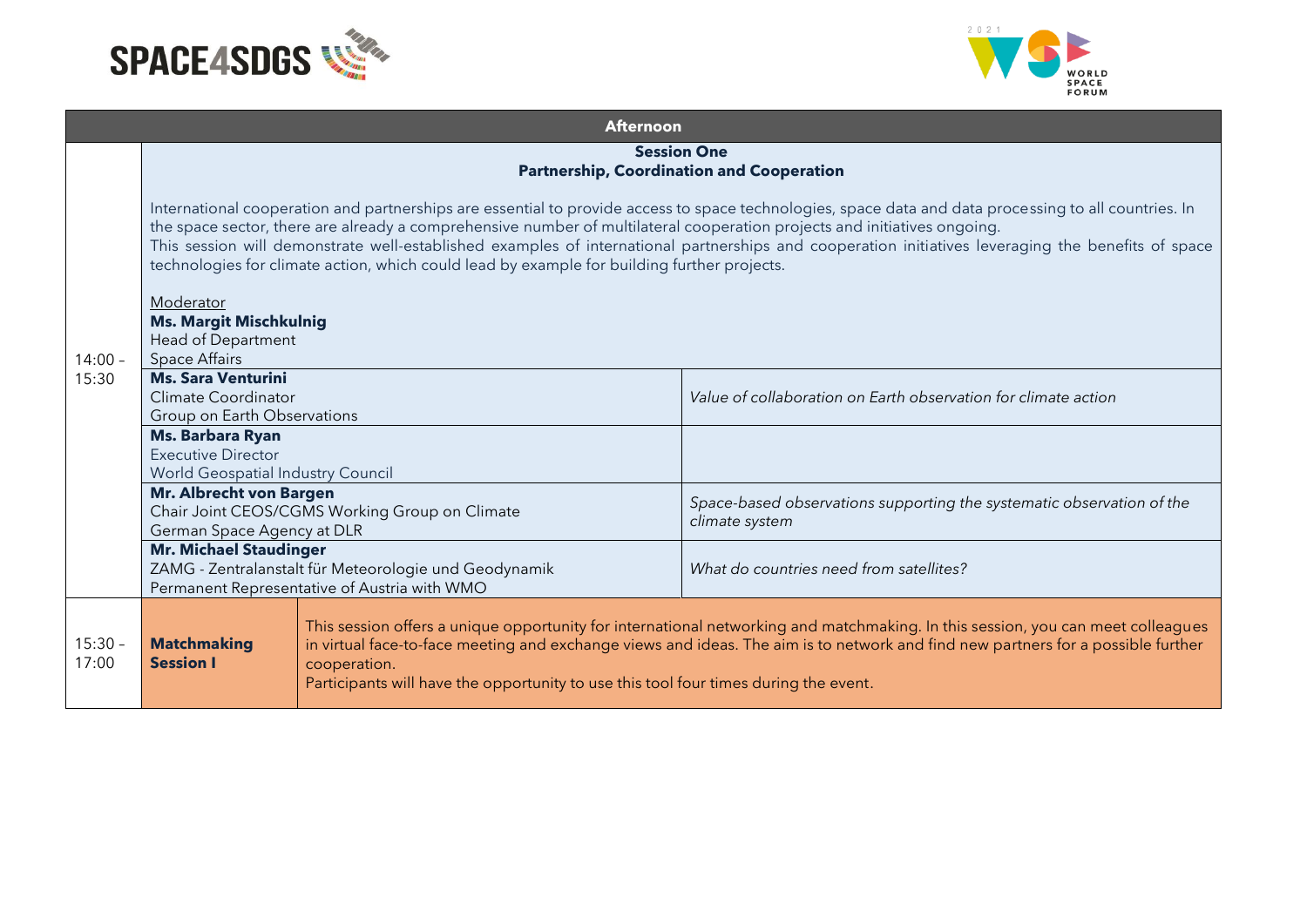



## **Youth Perspective on space-based Climate Action**

The world is home to 1.8 billion young people between the ages of 10 to 24 — the largest generation of youth in history. Young people are increasingly aware of the challenges and risks presented by the climate crisis and of the opportunity to achieve sustainable development through a solution to climate change. Young people will discuss in this session how space-based data and space technology can be used for climate monitoring and for efficient solutions that support climate neutrality. Another focus will be how young people can be involved in Space4Climate Action activities.

|           | Moderator                                                |                                                                         |
|-----------|----------------------------------------------------------|-------------------------------------------------------------------------|
|           | <b>Ms. Miriam Egger</b>                                  |                                                                         |
|           | <b>UN Youth Delegate Austria</b>                         |                                                                         |
| $17:00 -$ | <b>Mr. Anthony Yuen</b>                                  | Youth-lead Space-based Initiatives for Climate Action from the Space    |
| 18:30     | Co-Chair                                                 | <b>Generation Advisory Council</b>                                      |
|           | Space Generation Advisory Council (SGAC)                 |                                                                         |
|           | <b>Ms. Karina Berbert Bruno</b>                          | Satellite data for connecting environments and societies and addressing |
|           | GIS Analyst, Master's student                            | climate action                                                          |
|           | University of Campinas, UNICAMP                          |                                                                         |
|           | <b>Ms. Victoria Alonsoperez</b>                          |                                                                         |
|           | Founder Chipsafer                                        |                                                                         |
|           | UN Secretary General Youth Advisory Group                |                                                                         |
|           | <b>Ms. Roberta Janna</b>                                 |                                                                         |
|           | Senior Expert                                            |                                                                         |
|           | Italian Ministry of Ecological Transition - Sogesid T.A. |                                                                         |
|           | Directorate for Climate Change, Energy and Air Quality   |                                                                         |

|                    | DAY 2: 08.12.2021                                                                                                                                                                                                                                                                                                                                                                                                                                                                                                                                                                      |  |  |
|--------------------|----------------------------------------------------------------------------------------------------------------------------------------------------------------------------------------------------------------------------------------------------------------------------------------------------------------------------------------------------------------------------------------------------------------------------------------------------------------------------------------------------------------------------------------------------------------------------------------|--|--|
|                    | <b>Morning</b>                                                                                                                                                                                                                                                                                                                                                                                                                                                                                                                                                                         |  |  |
|                    | <b>Session Two</b>                                                                                                                                                                                                                                                                                                                                                                                                                                                                                                                                                                     |  |  |
|                    | Space-based solutions for Climate Action - the providers perspective                                                                                                                                                                                                                                                                                                                                                                                                                                                                                                                   |  |  |
| $10:00 -$<br>11:30 | Space-based technologies provide added value to the way our planet is perceived and unique information that greatly assists in the understanding and<br>management of climate change. More than half of the Essential Climate Variables defined by the Global Climate Observing System depend on space<br>observations, making space assets the key elements for providing observations and data that are global, uniform, sustained over years and repeated<br>regularly. This session will use concrete examples to show the contribution of space in the context of climate change. |  |  |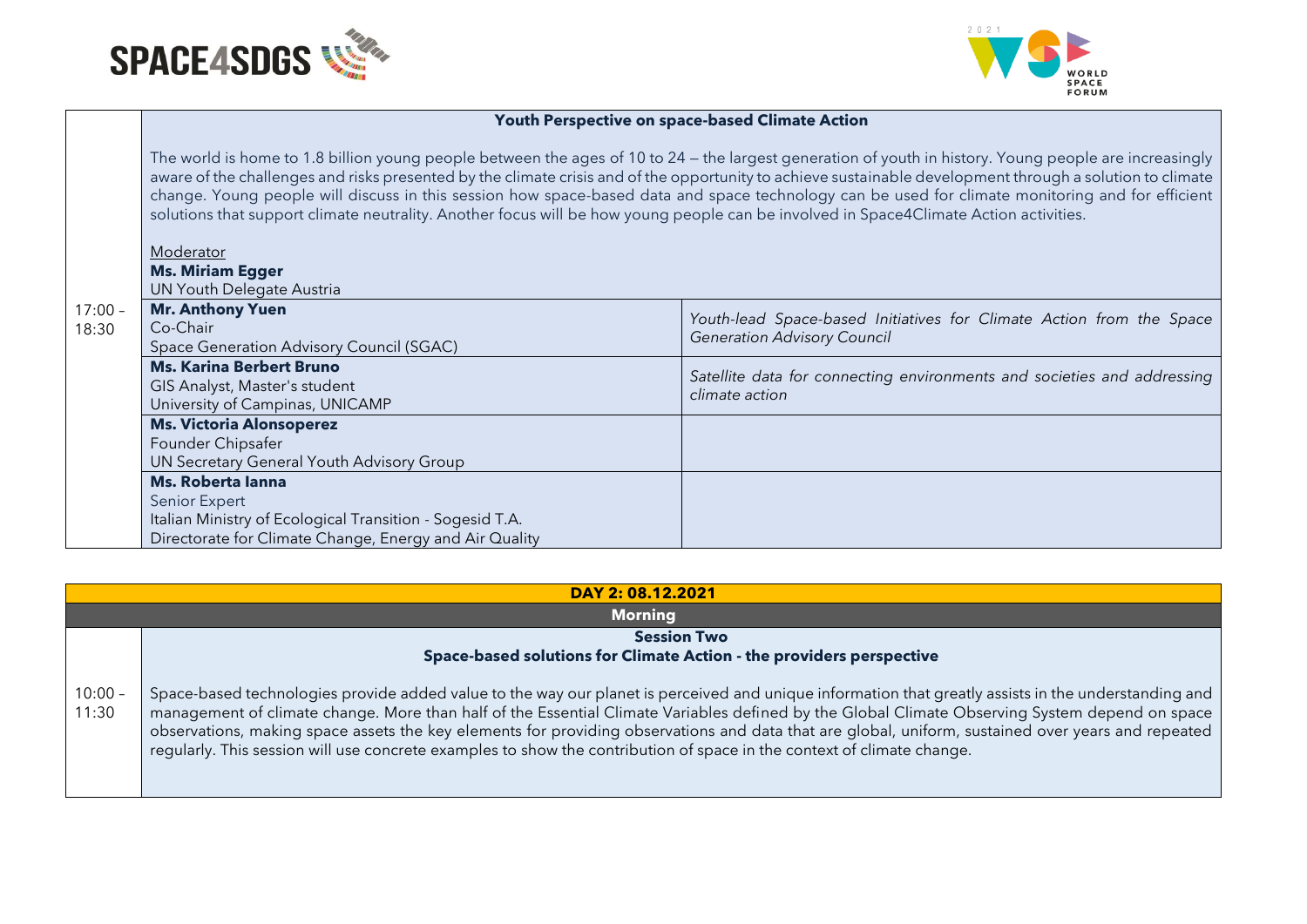



|                    | Moderator                                                                                                                                                                                                                                                                                                                                                                                                                                                                                                                                    |                                                                       |                                                                      |
|--------------------|----------------------------------------------------------------------------------------------------------------------------------------------------------------------------------------------------------------------------------------------------------------------------------------------------------------------------------------------------------------------------------------------------------------------------------------------------------------------------------------------------------------------------------------------|-----------------------------------------------------------------------|----------------------------------------------------------------------|
|                    | <b>Ms. Astrid Koch</b>                                                                                                                                                                                                                                                                                                                                                                                                                                                                                                                       |                                                                       |                                                                      |
|                    | European Commission, DG - Defence Industry and Space<br>International relations & Communications                                                                                                                                                                                                                                                                                                                                                                                                                                             |                                                                       |                                                                      |
|                    | <b>Ms. Meghan Demeter</b>                                                                                                                                                                                                                                                                                                                                                                                                                                                                                                                    |                                                                       |                                                                      |
|                    |                                                                                                                                                                                                                                                                                                                                                                                                                                                                                                                                              | IMEO Science coordinator, International Methane Emissions Observatory | International Methane Emissions Observatory Science Coordinator      |
|                    | UN Environment Programme (UNEP)                                                                                                                                                                                                                                                                                                                                                                                                                                                                                                              |                                                                       |                                                                      |
|                    | <b>Mr. Ochiai Osamu</b>                                                                                                                                                                                                                                                                                                                                                                                                                                                                                                                      |                                                                       |                                                                      |
|                    |                                                                                                                                                                                                                                                                                                                                                                                                                                                                                                                                              | Manager of Satellite Applications and Operations Center               | Space-based solutions for Climate Action - JAXA's perspective        |
|                    | <b>JAXA</b>                                                                                                                                                                                                                                                                                                                                                                                                                                                                                                                                  |                                                                       |                                                                      |
|                    | <b>Ms. Susanne Mecklenburg</b>                                                                                                                                                                                                                                                                                                                                                                                                                                                                                                               |                                                                       |                                                                      |
|                    | Climate Office                                                                                                                                                                                                                                                                                                                                                                                                                                                                                                                               |                                                                       |                                                                      |
|                    | European Space Agency (ESA)<br><b>Mr. Ayman Mahmoud</b>                                                                                                                                                                                                                                                                                                                                                                                                                                                                                      |                                                                       |                                                                      |
|                    | Space Imaging Team Leader                                                                                                                                                                                                                                                                                                                                                                                                                                                                                                                    |                                                                       | ClimCam Project Climate change detection camera system using Machine |
|                    | <b>Egyptian Space Agency</b>                                                                                                                                                                                                                                                                                                                                                                                                                                                                                                                 |                                                                       | Learning                                                             |
| $11:30 -$<br>14:00 | This will be the second opportunity to meet colleagues in a virtual face-to-face meeting and exchange views and ideas. The aim<br><b>Matchmaking</b><br>is to network and find new partners for a possible further cooperation.<br><b>Session II</b>                                                                                                                                                                                                                                                                                         |                                                                       |                                                                      |
|                    |                                                                                                                                                                                                                                                                                                                                                                                                                                                                                                                                              | <b>Session Three</b>                                                  |                                                                      |
|                    | Space based solutions for Climate Action - where are the needs and what is the user perspective                                                                                                                                                                                                                                                                                                                                                                                                                                              |                                                                       |                                                                      |
| $14.00 -$<br>15:30 | Food and water security, disaster management, renewable energy, conservation of nature, habitats, biodiversity and much more - all areas can benefit<br>from space-based products and services.<br>This session will provide an opportunity to delve into climate action from the user's angle. The discussion will also identify the potential areas the<br>Space4Climate Action activities should focus on.<br>Moderator<br><b>Ms. Susanne Katzler-Fuchs</b><br><b>BRIMATECH Services GmbH</b><br><b>Bridging Markets and Technologies</b> |                                                                       |                                                                      |
|                    | Mr. Juan Carlos Villagran de Leon                                                                                                                                                                                                                                                                                                                                                                                                                                                                                                            |                                                                       | UN-SPIDER: Confronting hydrometeorological hazards exacerbated by    |
|                    | Head of UN-SPIDER Bonn                                                                                                                                                                                                                                                                                                                                                                                                                                                                                                                       |                                                                       | climate change: Perspectives from the Disaster Management Community  |
|                    | UN Office for Outer Space Affairs                                                                                                                                                                                                                                                                                                                                                                                                                                                                                                            |                                                                       |                                                                      |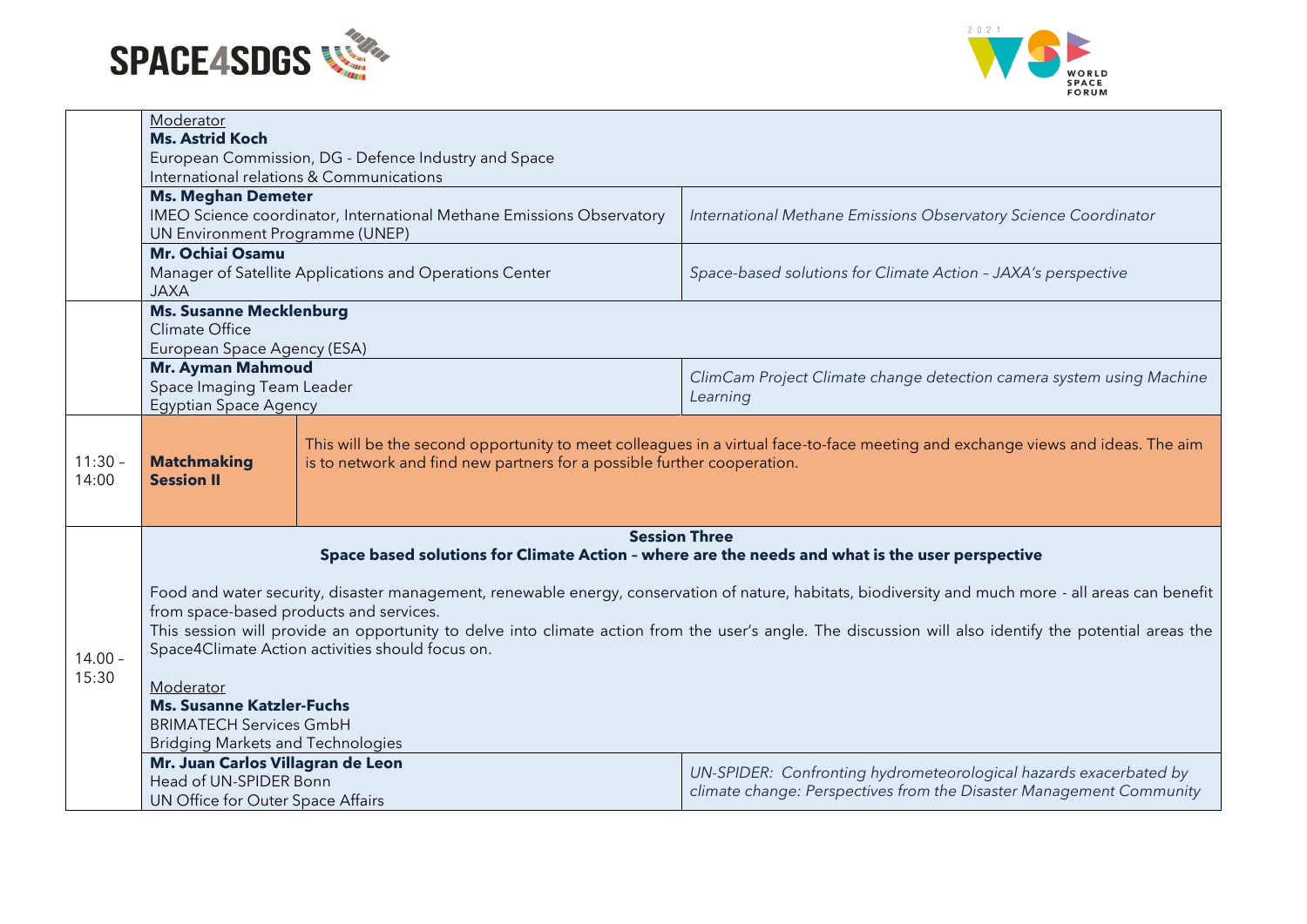



|                    | <b>Ms. Joanna Post</b><br>Intergovernmental Support and Collective Progress Division<br><b>UN Climate Change Secretariat</b>                                                                                                                                 |  |                                                                                                                                                      |
|--------------------|--------------------------------------------------------------------------------------------------------------------------------------------------------------------------------------------------------------------------------------------------------------|--|------------------------------------------------------------------------------------------------------------------------------------------------------|
|                    | <b>Ms. Annalisa Donati</b><br>Secretary General<br><b>EURISY</b>                                                                                                                                                                                             |  | Space Opportunities for Climate Challenges: how space solutions power<br>the green transition                                                        |
|                    | <b>Mr. Bertrand Frot</b><br>Chief of Portfolio Management Office and deputy CIO<br>UN Development Programme<br><b>Ms Reina Ostuka</b><br><b>Digital Innovation Specialist</b><br>UN Development Programme                                                    |  | GIS in the future of development                                                                                                                     |
| $15:30 -$<br>17:00 | This will be the third opportunity to meet colleagues in a virtual face-to-face meeting and exchange views and ideas. The aim is<br><b>Matchmaking</b><br>to network and find new partners for a possible further cooperation.<br><b>Session III</b>         |  |                                                                                                                                                      |
|                    | <b>Afternoon</b>                                                                                                                                                                                                                                             |  |                                                                                                                                                      |
|                    | <b>Session Four (1/2)</b><br><b>Examples and successful Initiatives</b>                                                                                                                                                                                      |  |                                                                                                                                                      |
|                    | Two sessions will show successful initiatives already in place and best practice examples will be used to illustrate how space assets can contribute to<br>SDG 13 on Climate Action. The presented examples should encourage future exchange and networking. |  |                                                                                                                                                      |
| $17:00 -$<br>18:30 | Moderator<br><b>Ms. Sharafat Gadimova</b><br>Programme Officer<br>United Nations Office for Outer Space Affairs                                                                                                                                              |  |                                                                                                                                                      |
|                    | <b>Mr. Aaron Davitt</b><br>Principle Analyst, WattTime<br>ClimateTrace                                                                                                                                                                                       |  | Climate TRACE - Climate action starts with a clearer picture                                                                                         |
|                    | Mr. Juan Miguel González-Aranda<br>Chief Technology Officer of LifeWatch ERIC and ERIC Forum Executive<br><b>Board Member</b>                                                                                                                                |  | Towards the establishment of a global e-Biodiversity network for<br>Sustainable Development Goals accomplishment and Ecosystem Services<br>provision |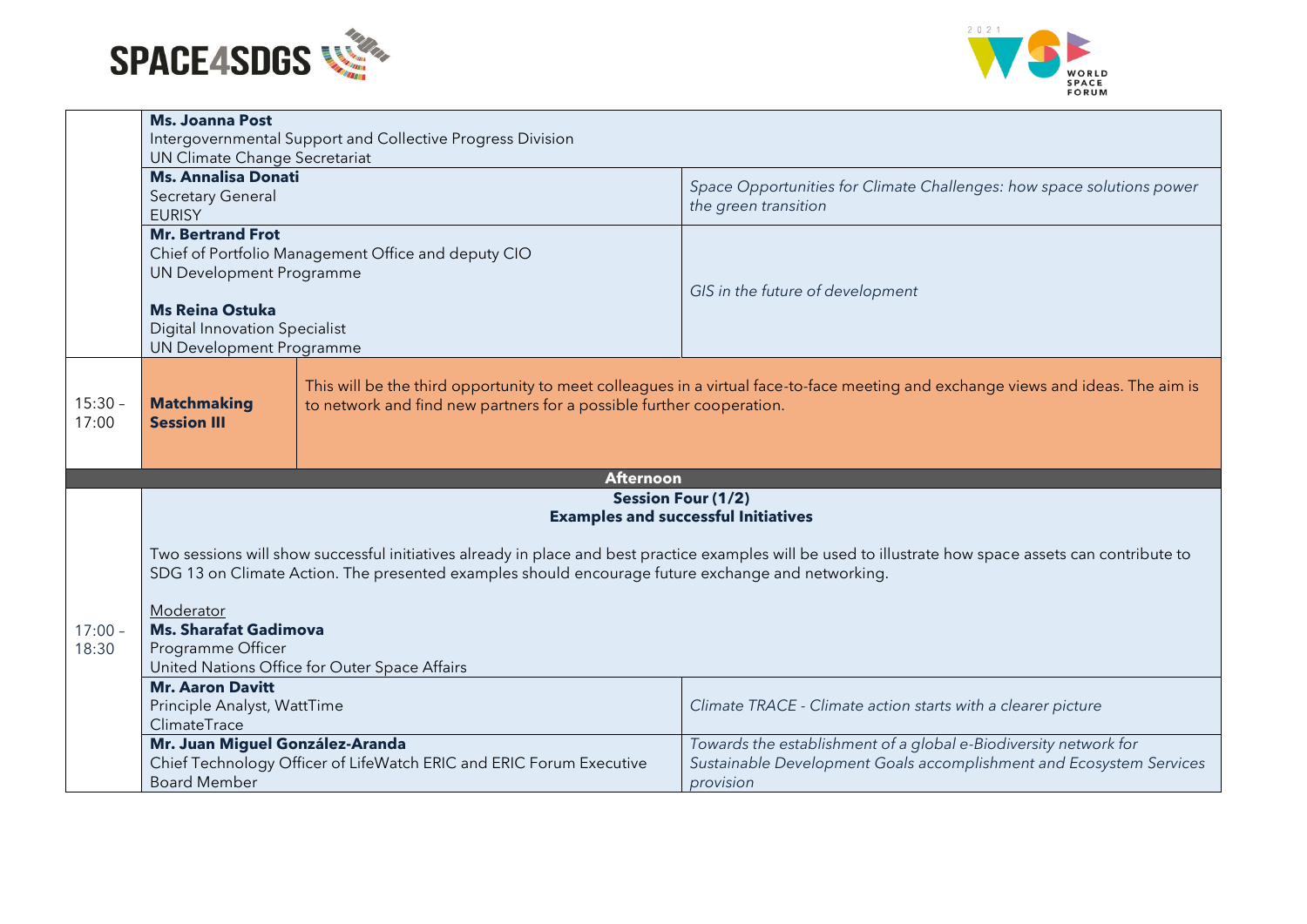



| <b>Mr. Tomaž Scavincar</b> |                                      |
|----------------------------|--------------------------------------|
| Founder                    | <b>REFARMO: Regenerative Farming</b> |
| Refarmo                    |                                      |
| <b>Ms. Susmita Mohanty</b> |                                      |
| Director General           |                                      |
| Spaceport SARABHAI         |                                      |

| DAY 3: 09.12.2021  |                                                                                                                                                                                                                                                               |                                               |                                                                                                     |
|--------------------|---------------------------------------------------------------------------------------------------------------------------------------------------------------------------------------------------------------------------------------------------------------|-----------------------------------------------|-----------------------------------------------------------------------------------------------------|
| <b>Morning</b>     |                                                                                                                                                                                                                                                               |                                               |                                                                                                     |
|                    | <b>Session Four (2/2)</b><br><b>Examples and successful Initiatives</b>                                                                                                                                                                                       |                                               |                                                                                                     |
| $10:00 -$          | Moderator<br><b>Ms. Veronica Cesco</b><br>Associate Programme Officer                                                                                                                                                                                         | United Nations Office for Outer Space Affairs |                                                                                                     |
|                    | <b>Mr. Andreas Salentinig</b><br><b>CEO</b><br>Ubicube                                                                                                                                                                                                        |                                               | Keeping an Eye on Surface Water. From Space.                                                        |
| 11:30              | <b>Mr. Michael Aspetsberger</b><br>Head of High Performance Computing and Aerospace<br>Cloudflight                                                                                                                                                            |                                               |                                                                                                     |
|                    | <b>Ms. Francesca Piatto</b><br>Project Officer<br><b>EARSC</b>                                                                                                                                                                                                |                                               |                                                                                                     |
|                    | <b>Mr. James Parr</b><br>Founder and CEO<br>Trillium Technologies                                                                                                                                                                                             |                                               | Digital Twinning, cognitive computing in space and a vision of intelligent<br>planetary stewardship |
| $11:30 -$<br>12:30 | This will be the fourth and last opportunity to meet colleagues in a virtual face-to-face meeting and exchange views and ideas.<br><b>Matchmaking</b><br>The aim is to network and find new partners for a possible further cooperation.<br><b>Session IV</b> |                                               |                                                                                                     |